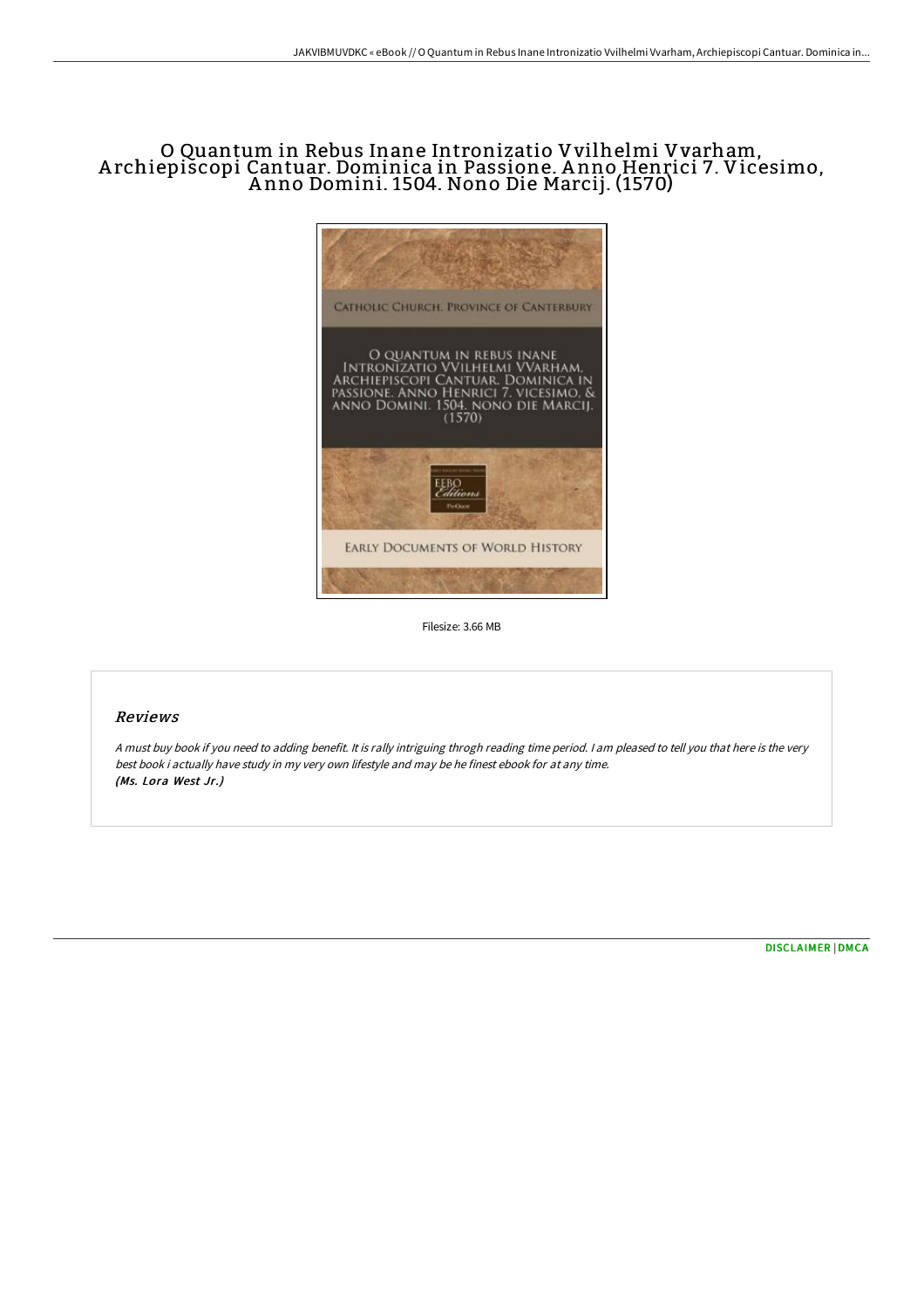## O QUANTUM IN REBUS INANE INTRONIZATIO VVILHELMI VVARHAM, ARCHIEPISCOPI CANTUAR. DOMINICA IN PASSIONE. ANNO HENRICI 7 . VICESIMO, ANNO DOMINI. 1504. NONO DIE MARCIJ. (1570)



To download O Quantum in Rebus Inane Intronizatio Vvilhelmi Vvarham, Archiepiscopi Cantuar. Dominica in Passione. Anno Henrici 7. Vicesimo, Anno Domini. 1504. Nono Die Marcij. (1570) PDF, make sure you refer to the button listed below and save the file or have access to other information which might be relevant to O QUANTUM IN REBUS INANE INTRONIZATIO VVILHELMI VVARHAM, ARCHIEPISCOPI CANTUAR. DOMINICA IN PASSIONE. ANNO HENRICI 7. VICESIMO, ANNO DOMINI. 1504. NONO DIE MARCIJ. (1570) book.

Eebo Editions, Proquest. Paperback. Book Condition: New. This item is printed on demand. Paperback. 18 pages. Dimensions: 9.7in. x 7.4in. x 0.0in.EARLY DOCUMENTS OF WORLD HISTORY. Imagine holding history in your hands. Now you can. Digitally preserved and previously accessible only through libraries as Early English Books Online, this rare material is now available in single print editions. Thousands of books written between 1475 and 1700 can be delivered to your doorstep in individual volumes of high quality historical reproductions. This collection combines early English perspectives on world history with documentation of Parliament records, royal decrees and military documents that reveal the delicate balance of Church and State in early English government. For social historians, almanacs and calendars offer insight into daily life of common citizens. This exhaustively complete series presents a thorough picture of history through the English Civil War. The below data was compiled from various identification fields in the bibliographic record of this title. This data is provided as an additional tool in helping to insure edition identification: O quantum in rebus inane Intronizatio VVilhelmi VVarham, Archiepiscopi Cantuar. Dominica in passione. Anno Henrici 7. vicesimo, and amp; anno Domini. 1504. nono die Marcij. Catholic Church. Province of Canterbury (England). , Archbishop (1503-1532 : Warham)Suggested imprint from STC. Text in English and Latin. The Bodleian copy has STC 18482. 5 (Neville, George. The great feast at the intonization of the reuerende father in God George Neuell, archbishop of Yorke) printed on the verso of sheets 4-8, is mounted in a roll with: STC 3419. 5 (Bourne, Ralph de. Conuiuium in installatione Radulphi de Bourne, abbatis S. August), STC 6832. 22 (Sex linguarum . . dictionarius), and STC 19286 (Parker, Matthew, Archbishop. An admonition for the necessitie of the presente tyme tyll a furder consultation . . ) --...

Read O Quantum in Rebus Inane [Intronizatio](http://techno-pub.tech/o-quantum-in-rebus-inane-intronizatio-vvilhelmi-.html) Vvilhelmi Vvarham, Ar chiepiscopi Cantuar. Dominica in Passione. Anno Henrici 7. Vicesimo, Anno Domini. 1504. Nono Die Marcij. (1570) Online

H Download PDF O Quantum in Rebus Inane [Intronizatio](http://techno-pub.tech/o-quantum-in-rebus-inane-intronizatio-vvilhelmi-.html) Vvilhelmi Vvarham, Archiepiscopi Cantuar. Dominica in Passione. Anno Henrici 7. Vicesimo, Anno Domini. 1504. Nono Die Marcij. (1570)